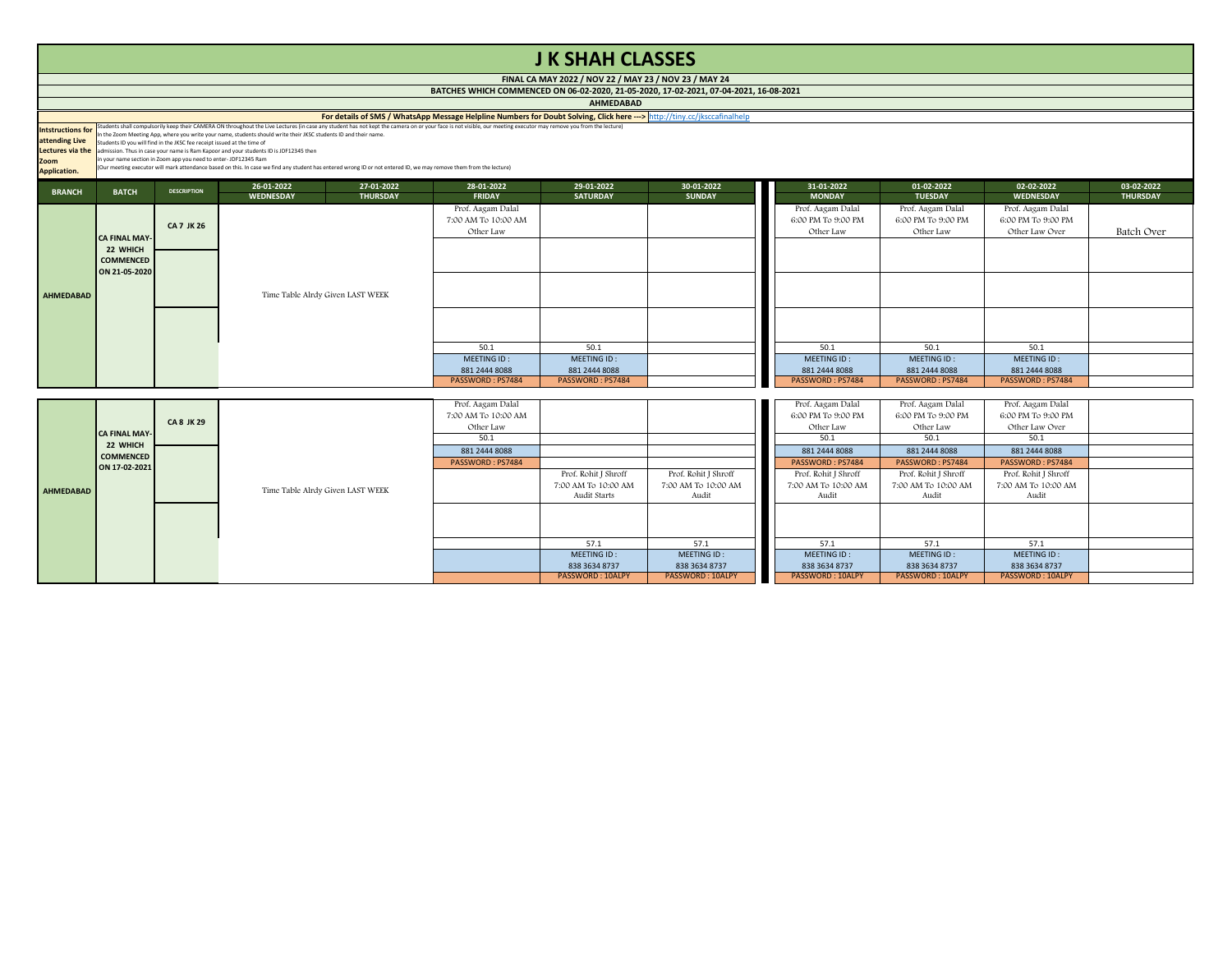|                          |              |                                                                         |                                                                                                                  |                                                                                                                                                                    |                                                                                                                                                                                                                  | FINAL CA MAY 2022 / NOV 22 / MAY 23 / NOV 23                                                             |        |
|--------------------------|--------------|-------------------------------------------------------------------------|------------------------------------------------------------------------------------------------------------------|--------------------------------------------------------------------------------------------------------------------------------------------------------------------|------------------------------------------------------------------------------------------------------------------------------------------------------------------------------------------------------------------|----------------------------------------------------------------------------------------------------------|--------|
|                          |              |                                                                         |                                                                                                                  |                                                                                                                                                                    |                                                                                                                                                                                                                  | BATCHES WHICH COMMENCED ON 06-02-2020, 21-05-2020, 17-02-20                                              |        |
|                          |              |                                                                         |                                                                                                                  |                                                                                                                                                                    |                                                                                                                                                                                                                  | <b>AHMEDABAD</b>                                                                                         |        |
|                          |              |                                                                         |                                                                                                                  |                                                                                                                                                                    |                                                                                                                                                                                                                  | For details of SMS / WhatsApp Message Helpline Numbers for Doubt Solving, Click here ---> http://tiny.co |        |
| <b>Intstructions for</b> |              |                                                                         |                                                                                                                  |                                                                                                                                                                    | Students shall compulsorily keep their CAMERA ON throughout the Live Lectures (in case any student has not kept the camera on or your face is not visible, our meeting executor may remove you from the lecture) |                                                                                                          |        |
|                          |              |                                                                         | In the Zoom Meeting App, where you write your name, students should write their JKSC students ID and their name. |                                                                                                                                                                    |                                                                                                                                                                                                                  |                                                                                                          |        |
| attending Live           |              | Students ID you will find in the JKSC fee receipt issued at the time of |                                                                                                                  |                                                                                                                                                                    |                                                                                                                                                                                                                  |                                                                                                          |        |
| <b>Lectures via the</b>  |              |                                                                         | admission. Thus in case your name is Ram Kapoor and your students ID is JDF12345 then                            |                                                                                                                                                                    |                                                                                                                                                                                                                  |                                                                                                          |        |
| <b>Zoom</b>              |              | in your name section in Zoom app you need to enter-JDF12345 Ram         |                                                                                                                  |                                                                                                                                                                    |                                                                                                                                                                                                                  |                                                                                                          |        |
| <b>Application.</b>      |              |                                                                         |                                                                                                                  | (Our meeting executor will mark attendance based on this. In case we find any student has entered wrong ID or not entered ID, we may remove them from the lecture) |                                                                                                                                                                                                                  |                                                                                                          |        |
|                          |              |                                                                         | 26-01-2022                                                                                                       | 27-01-2022                                                                                                                                                         | 28-01-2022                                                                                                                                                                                                       | 29-01-2022                                                                                               | $30 -$ |
| <b>BRANCH</b>            | <b>BATCH</b> | <b>DESCRIPTION</b>                                                      | <b>WEDNESDAY</b>                                                                                                 | <b>THURSDAY</b>                                                                                                                                                    | <b>FRIDAY</b>                                                                                                                                                                                                    | <b>SATURDAY</b>                                                                                          |        |

| 26-01-2022<br><b>WEDNESDAY</b>   | 27-01-2022<br><b>THURSDAY</b> | 28-01-2022<br><b>FRIDAY</b> | 29-01-2022<br><b>SATURDAY</b> | 30-01-2022<br><b>SUNDAY</b> | 31-01-2022<br><b>MONDAY</b> | 01-02-2022<br><b>TUESDAY</b> | 02-02-2022<br><b>WEDNESDAY</b> | 03-02-2022<br><b>THURSDAY</b> |
|----------------------------------|-------------------------------|-----------------------------|-------------------------------|-----------------------------|-----------------------------|------------------------------|--------------------------------|-------------------------------|
|                                  |                               |                             |                               |                             |                             |                              |                                |                               |
|                                  |                               | Prof. Aagam Dalal           |                               |                             | Prof. Aagam Dalal           | Prof. Aagam Dalal            | Prof. Aagam Dalal              |                               |
|                                  |                               | 7:00 AM To 10:00 AM         |                               |                             | 6:00 PM To 9:00 PM          | 6:00 PM To 9:00 PM           | 6:00 PM To 9:00 PM             |                               |
|                                  |                               | Other Law                   |                               |                             | Other Law                   | Other Law                    | Other Law Over                 | Batch Over                    |
|                                  |                               |                             |                               |                             |                             |                              |                                |                               |
| Time Table Alrdy Given LAST WEEK |                               |                             |                               |                             |                             |                              |                                |                               |
|                                  |                               |                             |                               |                             |                             |                              |                                |                               |
|                                  |                               | 50.1                        |                               |                             | 50.1                        | 50.1                         | 50.1                           |                               |
|                                  |                               | MEETING ID:                 |                               |                             | MEETING ID:                 | MEETING ID:                  | MEETING ID:                    |                               |
|                                  |                               | 881 2444 8088               |                               |                             | 881 2444 8088               | 881 2444 8088                | 881 2444 8088                  |                               |
|                                  |                               | PASSWORD: PS7484            |                               |                             | PASSWORD: PS7484            | PASSWORD: PS7484             | PASSWORD: PS7484               |                               |

**FINAL CA MAY 2022 / NOV 22 / MAY 23 / NOV 23 / MAY 24 BATCHES WHICH COMMENCED ON 06-02-2020, 21-05-2020, 17-02-2021, 07-04-2021, 16-08-2021**

**For details of SMS / WhatsApp Message Helpline Numbers for Doubt Solving, Click here --->** <http://tiny.cc/jksccafinalhelp>

|                  | <b>CA FINAL NOV-</b><br>22 WHICH<br><b>COMMENCED</b><br>ON 21-05-2020 | <b>BA 4 JK 27</b> |                                  | Prof. Aagam Dalal<br>7:00 AM To 10:00 AM<br>Other Law    |  |
|------------------|-----------------------------------------------------------------------|-------------------|----------------------------------|----------------------------------------------------------|--|
| <b>AHMEDABAD</b> |                                                                       |                   | Time Table Alrdy Given LAST WEEK |                                                          |  |
|                  |                                                                       |                   |                                  | 50.1<br>MEETING ID:<br>881 2444 8088<br>PASSWORD: PS7484 |  |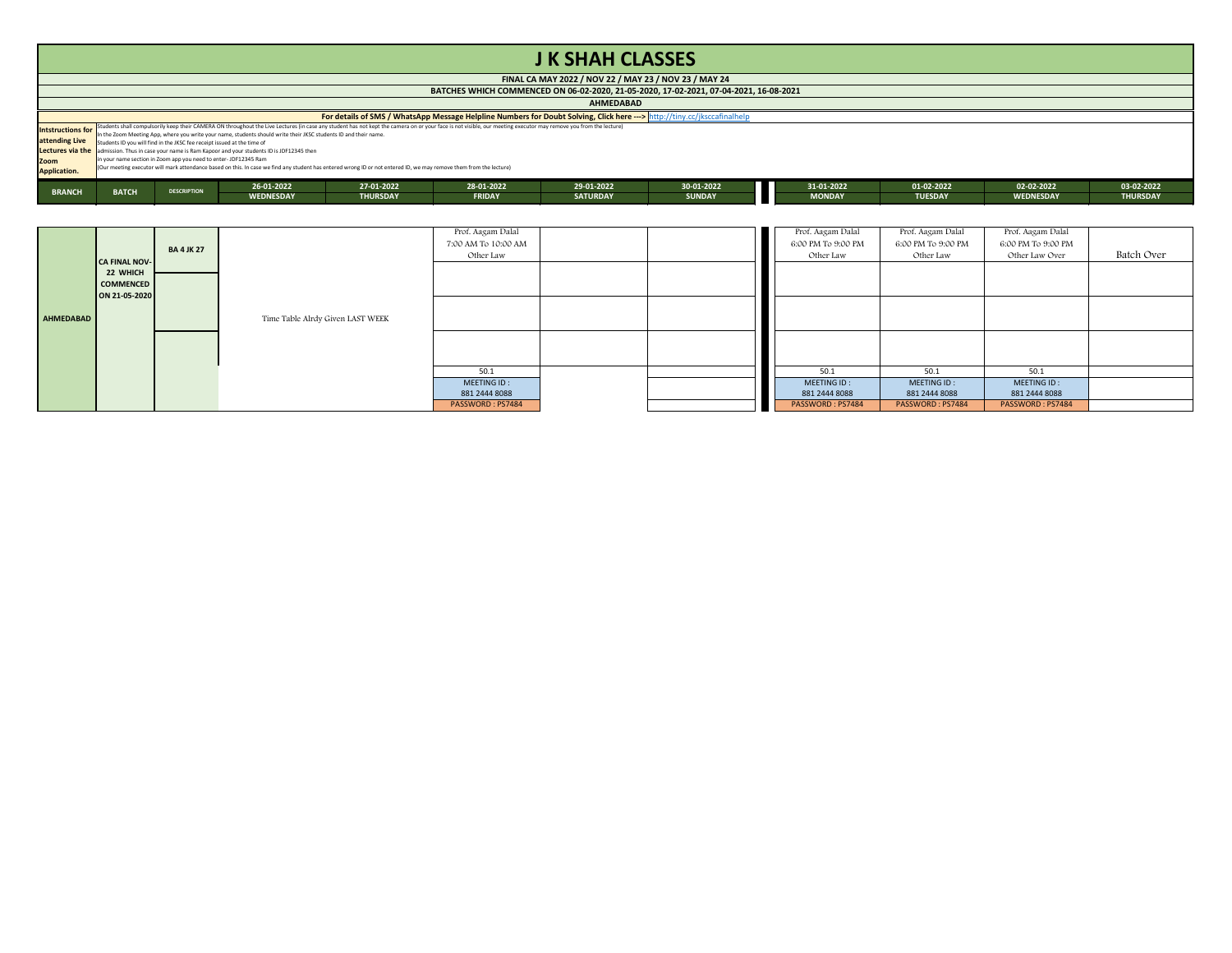|                     |                                                                                                                  |                                                                                                                                                                                                                  |                                                                                       |                                                                                                            |            | <b>AHMEDABAD</b> |       |  |  |  |  |  |
|---------------------|------------------------------------------------------------------------------------------------------------------|------------------------------------------------------------------------------------------------------------------------------------------------------------------------------------------------------------------|---------------------------------------------------------------------------------------|------------------------------------------------------------------------------------------------------------|------------|------------------|-------|--|--|--|--|--|
|                     |                                                                                                                  |                                                                                                                                                                                                                  |                                                                                       | For details of SMS / WhatsApp Message Helpline Numbers for Doubt Solving, Click here ---> http://tiny.cc/j |            |                  |       |  |  |  |  |  |
| Intstructions for   |                                                                                                                  | Students shall compulsorily keep their CAMERA ON throughout the Live Lectures (in case any student has not kept the camera on or your face is not visible, our meeting executor may remove you from the lecture) |                                                                                       |                                                                                                            |            |                  |       |  |  |  |  |  |
|                     | In the Zoom Meeting App, where you write your name, students should write their JKSC students ID and their name. |                                                                                                                                                                                                                  |                                                                                       |                                                                                                            |            |                  |       |  |  |  |  |  |
| attending Live      |                                                                                                                  | Students ID you will find in the JKSC fee receipt issued at the time of                                                                                                                                          |                                                                                       |                                                                                                            |            |                  |       |  |  |  |  |  |
| Lectures via the    |                                                                                                                  |                                                                                                                                                                                                                  | admission. Thus in case your name is Ram Kapoor and your students ID is JDF12345 then |                                                                                                            |            |                  |       |  |  |  |  |  |
| <b>Zoom</b>         |                                                                                                                  | in your name section in Zoom app you need to enter-JDF12345 Ram                                                                                                                                                  |                                                                                       |                                                                                                            |            |                  |       |  |  |  |  |  |
| <b>Application.</b> |                                                                                                                  | (Our meeting executor will mark attendance based on this. In case we find any student has entered wrong ID or not entered ID, we may remove them from the lecture)                                               |                                                                                       |                                                                                                            |            |                  |       |  |  |  |  |  |
| <b>RRANCH</b>       | <b>RATCH</b>                                                                                                     | <b>DESCRIPTION</b>                                                                                                                                                                                               | 26-01-2022                                                                            | 27-01-2022                                                                                                 | 28-01-2022 | 29-01-2022       | 30-01 |  |  |  |  |  |

**FINAL CA MAY 2022 / NOV 22 / MAY 23 / NOV 23 / MAY 24 BATCHES WHICH COMMENCED ON 06-02-2020, 21-05-2020, 17-02-2021, 07-04-2021, 16-08-2021**

**For details of SMS / WhatsApp Message Helpline Numbers for Doubt Solving, Click here --->** <http://tiny.cc/jksccafinalhelp>

| 26-01-2022<br>27-01-2022<br>28-01-2022<br>29-01-2022<br>31-01-2022<br>01-02-2022<br>30-01-2022<br><b>BRANCH</b><br><b>BATCH</b><br><b>DESCRIPTION</b><br><b>MONDAY</b><br><b>WEDNESDAY</b><br><b>THURSDAY</b><br><b>SATURDAY</b><br><b>SUNDAY</b><br><b>FRIDAY</b><br><b>TUESDAY</b> | 03-02-2022<br>02-02-2022<br><b>THURSDAY</b><br><b>WEDNESDAY</b> |
|--------------------------------------------------------------------------------------------------------------------------------------------------------------------------------------------------------------------------------------------------------------------------------------|-----------------------------------------------------------------|
|                                                                                                                                                                                                                                                                                      |                                                                 |
| Prof. Aagam Dalal<br>Prof. Aagam Dalal<br>Prof. Aagam Dalal                                                                                                                                                                                                                          | Prof. Aagam Dalal                                               |
| 6:00 PM To 9:00 PM<br>7:00 AM To 10:00 AM<br>6:00 PM To 9:00 PM<br><b>BA 6 JK 29</b>                                                                                                                                                                                                 | 6:00 PM To 9:00 PM                                              |
| Other Law<br>Other Law<br>Other Law<br><b>CA FINAL NOV-</b>                                                                                                                                                                                                                          | Other Law Over                                                  |
| 50.1<br>50.1<br>50.1<br>22 WHICH                                                                                                                                                                                                                                                     | 50.1                                                            |
| 881 2444 8088<br>881 2444 8088<br>881 2444 8088<br><b>COMMENCED</b>                                                                                                                                                                                                                  | 881 2444 8088                                                   |
| PASSWORD: PS7484<br>PASSWORD: PS7484<br>PASSWORD: PS7484<br>ON 17-02-2021                                                                                                                                                                                                            | PASSWORD: PS7484                                                |
| Prof. Rohit J Shroff<br>Prof. Rohit J Shroff<br>Prof. Rohit J Shroff<br>Prof. Rohit J Shroff                                                                                                                                                                                         | Prof. Rohit J Shroff                                            |
| 7:00 AM To 10:00 AM<br>7:00 AM To 10:00 AM<br>7:00 AM To 10:00 AM<br>7:00 AM To 10:00 AM<br>Time Table Alrdy Given LAST WEEK<br>AHMEDABAD                                                                                                                                            | 7:00 AM To 10:00 AM                                             |
| Audit Starts<br>Audit<br>Audit<br>Audit                                                                                                                                                                                                                                              | Audit                                                           |
|                                                                                                                                                                                                                                                                                      |                                                                 |
|                                                                                                                                                                                                                                                                                      |                                                                 |
|                                                                                                                                                                                                                                                                                      |                                                                 |
| 57.1<br>57.1<br>57.1<br>57.1                                                                                                                                                                                                                                                         | 57.1                                                            |
| MEETING ID:<br>MEETING ID:<br>MEETING ID:<br>MEETING ID:                                                                                                                                                                                                                             | MEETING ID:                                                     |
| 838 3634 8737<br>838 3634 8737<br>838 3634 8737<br>838 3634 8737                                                                                                                                                                                                                     | 838 3634 8737                                                   |
| <b>PASSWORD: 10ALPY</b><br><b>PASSWORD: 10ALPY</b><br>PASSWORD: 10ALPY<br><b>PASSWORD: 10ALPY</b>                                                                                                                                                                                    | <b>PASSWORD: 10ALPY</b>                                         |
|                                                                                                                                                                                                                                                                                      |                                                                 |
| Prof. Rohit J Shroff<br>Prof. Rohit J Shroff<br>Prof. Rohit J Shroff<br>Prof. Rohit J Shroff<br>Prof. Dhawal Cyclewala                                                                                                                                                               | Prof. Rohit J Shroff                                            |
| 7:00 AM To 10:00 AM<br>7:00 AM To 10:00 AM<br>7:00 AM To 10:00 AM<br>7:00 AM To 10:00 AM<br>7:00 AM To 10:00 AM<br><b>JK 29</b>                                                                                                                                                      | 7:00 AM To 10:00 AM                                             |
| Audit Starts<br>Audit<br>Audit<br>Audit<br>Costing Theory Over<br><b>CA FINAL MAY-</b>                                                                                                                                                                                               | Audit                                                           |
| 23 WHICH                                                                                                                                                                                                                                                                             |                                                                 |
| <b>COMMENCED</b>                                                                                                                                                                                                                                                                     |                                                                 |
| ON 17-02-2021                                                                                                                                                                                                                                                                        |                                                                 |
|                                                                                                                                                                                                                                                                                      |                                                                 |
| AHMEDABAD<br>Time Table Alrdy Given LAST WEEK                                                                                                                                                                                                                                        |                                                                 |
|                                                                                                                                                                                                                                                                                      |                                                                 |
|                                                                                                                                                                                                                                                                                      |                                                                 |
|                                                                                                                                                                                                                                                                                      |                                                                 |
|                                                                                                                                                                                                                                                                                      |                                                                 |
| 57.1<br>57.1<br>57.1<br>57.1<br>57.1                                                                                                                                                                                                                                                 | 57.1                                                            |
| MEETING ID:<br>MEETING ID:<br>MEETING ID:<br>MEETING ID:<br>MEETING ID:                                                                                                                                                                                                              | MEETING ID:                                                     |
| 838 3634 8737<br>838 3634 8737<br>838 3634 8737<br>838 3634 8737<br>838 3634 8737<br>838 3634 8737                                                                                                                                                                                   |                                                                 |

| <b>BRANCH</b>    | <b>BATCH</b>         | <b>DESCRIPTION</b> | 26-01-2022<br><b>WEDNESDAY</b> | 27-01-2022<br><b>THURSDAY</b>    | 28-01-2022<br><b>FRIDAY</b>              | 29-01-2022<br><b>SATURDAY</b> | 30-01-2022<br><b>SUNDAY</b> | 31-01-2022<br><b>MONDAY</b>             | 01-02-2022<br><b>TUESDAY</b>            | 02-02-2022<br><b>WEDNESDAY</b>          | 03-02-2022<br><b>THURSDAY</b> |
|------------------|----------------------|--------------------|--------------------------------|----------------------------------|------------------------------------------|-------------------------------|-----------------------------|-----------------------------------------|-----------------------------------------|-----------------------------------------|-------------------------------|
|                  |                      |                    |                                |                                  | Prof. Aagam Dalal<br>7:00 AM To 10:00 AM |                               |                             | Prof. Aagam Dalal<br>6:00 PM To 9:00 PM | Prof. Aagam Dalal<br>6:00 PM To 9:00 PM | Prof. Aagam Dalal<br>6:00 PM To 9:00 PM |                               |
|                  |                      | <b>BA 6 JK 29</b>  |                                |                                  | Other Law                                |                               |                             | Other Law                               | Other Law                               | Other Law Over                          |                               |
|                  | <b>CA FINAL NOV-</b> |                    |                                |                                  | 50.1                                     |                               |                             | 50.1                                    | 50.1                                    | 50.1                                    |                               |
|                  | 22 WHICH             |                    |                                |                                  | 881 2444 8088                            |                               |                             | 881 2444 8088                           | 881 2444 8088                           | 881 2444 8088                           |                               |
|                  | <b>COMMENCED</b>     |                    |                                |                                  | PASSWORD: PS7484                         |                               |                             | PASSWORD: PS7484                        | PASSWORD: PS7484                        | PASSWORD: PS7484                        |                               |
|                  | ON 17-02-2021        |                    |                                |                                  |                                          | Prof. Rohit J Shroff          | Prof. Rohit J Shroff        | Prof. Rohit J Shroff                    | Prof. Rohit J Shroff                    | Prof. Rohit J Shroff                    |                               |
| <b>AHMEDABAD</b> |                      |                    |                                | Time Table Alrdy Given LAST WEEK |                                          | 7:00 AM To 10:00 AM           | 7:00 AM To 10:00 AM         | 7:00 AM To 10:00 AM                     | 7:00 AM To 10:00 AM                     | 7:00 AM To 10:00 AM                     |                               |
|                  |                      |                    |                                |                                  |                                          | Audit Starts                  | Audit                       | Audit                                   | Audit                                   | Audit                                   |                               |
|                  |                      |                    |                                |                                  |                                          |                               |                             |                                         |                                         |                                         |                               |
|                  |                      |                    |                                |                                  |                                          |                               |                             |                                         |                                         |                                         |                               |
|                  |                      |                    |                                |                                  |                                          | 57.1                          | 57.1                        | 57.1                                    | 57.1                                    | 57.1                                    |                               |
|                  |                      |                    |                                |                                  |                                          | MEETING ID:                   | MEETING ID:                 | MEETING ID:                             | MEETING ID:                             | MEETING ID:                             |                               |
|                  |                      |                    |                                |                                  |                                          | 838 3634 8737                 | 838 3634 8737               | 838 3634 8737                           | 838 3634 8737                           | 838 3634 8737                           |                               |
|                  |                      |                    |                                |                                  |                                          | PASSWORD: 10ALPY              | <b>PASSWORD: 10ALPY</b>     | <b>PASSWORD: 10ALPY</b>                 | <b>PASSWORD: 10ALPY</b>                 | <b>PASSWORD: 10ALPY</b>                 |                               |
|                  |                      |                    |                                |                                  | Prof. Dhawal Cyclewala                   | Prof. Rohit J Shroff          | Prof. Rohit J Shroff        | Prof. Rohit J Shroff                    | Prof. Rohit J Shroff                    | Prof. Rohit J Shroff                    |                               |
|                  |                      |                    |                                |                                  | 7:00 AM To 10:00 AM                      | 7:00 AM To 10:00 AM           | 7:00 AM To 10:00 AM         | 7:00 AM To 10:00 AM                     | 7:00 AM To 10:00 AM                     | 7:00 AM To 10:00 AM                     |                               |
|                  |                      | <b>JK 29</b>       |                                |                                  | Costing Theory Over                      | Audit Starts                  | Audit                       | Audit                                   | Audit                                   | Audit                                   |                               |
|                  | <b>CA FINAL MAY-</b> |                    |                                |                                  |                                          |                               |                             |                                         |                                         |                                         |                               |
|                  | 23 WHICH             |                    |                                |                                  |                                          |                               |                             |                                         |                                         |                                         |                               |
|                  | <b>COMMENCED</b>     |                    |                                |                                  |                                          |                               |                             |                                         |                                         |                                         |                               |
|                  | ON 17-02-2021        |                    |                                |                                  |                                          |                               |                             |                                         |                                         |                                         |                               |
|                  |                      |                    |                                |                                  |                                          |                               |                             |                                         |                                         |                                         |                               |
| <b>AHMEDABAD</b> |                      |                    |                                | Time Table Alrdy Given LAST WEEK |                                          |                               |                             |                                         |                                         |                                         |                               |
|                  |                      |                    |                                |                                  |                                          |                               |                             |                                         |                                         |                                         |                               |
|                  |                      |                    |                                |                                  |                                          |                               |                             |                                         |                                         |                                         |                               |
|                  |                      |                    |                                |                                  | 57.1                                     | 57.1                          | 57.1                        | 57.1                                    | 57.1                                    | 57.1                                    |                               |
|                  |                      |                    |                                |                                  | MEETING ID:                              | MEETING ID:                   | MEETING ID:                 | MEETING ID:                             | MEETING ID:                             | MEETING ID:                             |                               |
|                  |                      |                    |                                |                                  | 838 3634 8737                            | 838 3634 8737                 | 838 3634 8737               | 838 3634 8737                           | 838 3634 8737                           | 838 3634 8737                           |                               |
|                  |                      |                    |                                |                                  | PASSWORD: 10ALPY                         | <b>PASSWORD: 10ALPY</b>       | <b>PASSWORD: 10ALPY</b>     | <b>PASSWORD: 10ALPY</b>                 | <b>PASSWORD: 10ALPY</b>                 | <b>PASSWORD: 10ALPY</b>                 |                               |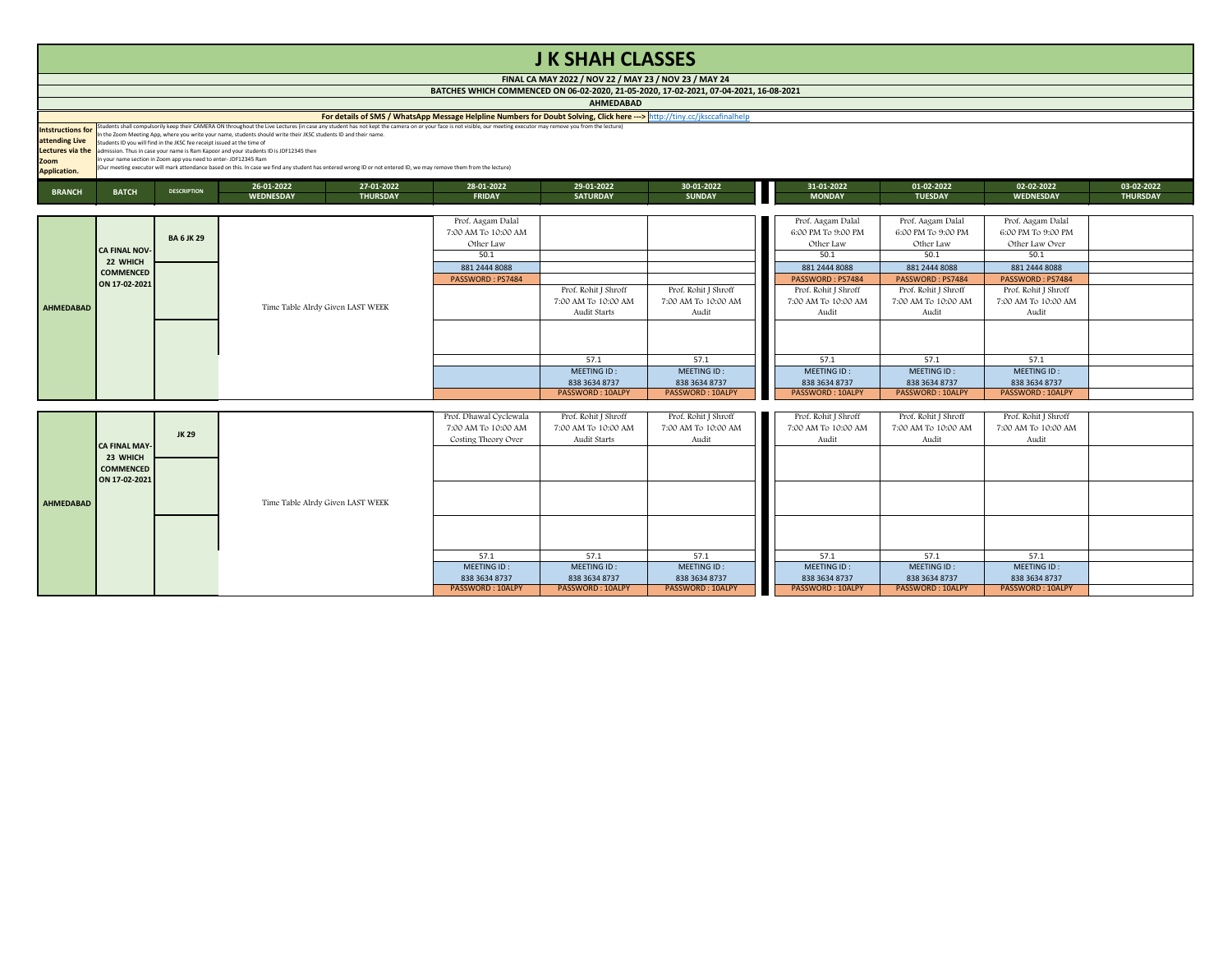|                         |              |                                                                         |                                                                                                                                                                    |                  |                                                                                                                                                                                                                  | FINAL CA MAY 2022 / NOV 22 / MAY 23 / NOV 23 |                 |
|-------------------------|--------------|-------------------------------------------------------------------------|--------------------------------------------------------------------------------------------------------------------------------------------------------------------|------------------|------------------------------------------------------------------------------------------------------------------------------------------------------------------------------------------------------------------|----------------------------------------------|-----------------|
|                         |              |                                                                         |                                                                                                                                                                    |                  | BATCHES WHICH COMMENCED ON 06-02-2020, 21-05-2020, 17-02-2                                                                                                                                                       |                                              |                 |
|                         |              |                                                                         |                                                                                                                                                                    |                  |                                                                                                                                                                                                                  | <b>AHMEDABAD</b>                             |                 |
|                         |              |                                                                         |                                                                                                                                                                    |                  | For details of SMS / WhatsApp Message Helpline Numbers for Doubt Solving, Click here --->   http://tiny.c                                                                                                        |                                              |                 |
| Intstructions for       |              |                                                                         |                                                                                                                                                                    |                  | Students shall compulsorily keep their CAMERA ON throughout the Live Lectures (in case any student has not kept the camera on or your face is not visible, our meeting executor may remove you from the lecture) |                                              |                 |
|                         |              |                                                                         | In the Zoom Meeting App, where you write your name, students should write their JKSC students ID and their name.                                                   |                  |                                                                                                                                                                                                                  |                                              |                 |
| attending Live          |              | Students ID you will find in the JKSC fee receipt issued at the time of |                                                                                                                                                                    |                  |                                                                                                                                                                                                                  |                                              |                 |
| <b>Lectures via the</b> |              |                                                                         | admission. Thus in case your name is Ram Kapoor and your students ID is JDF12345 then                                                                              |                  |                                                                                                                                                                                                                  |                                              |                 |
| <b>Zoom</b>             |              | in your name section in Zoom app you need to enter-JDF12345 Ram         |                                                                                                                                                                    |                  |                                                                                                                                                                                                                  |                                              |                 |
| <b>Application.</b>     |              |                                                                         | (Our meeting executor will mark attendance based on this. In case we find any student has entered wrong ID or not entered ID, we may remove them from the lecture) |                  |                                                                                                                                                                                                                  |                                              |                 |
|                         |              |                                                                         | 26-01-2022                                                                                                                                                         | 27-01-2022       | 28-01-2022                                                                                                                                                                                                       | 29-01-2022                                   | 30 <sub>1</sub> |
| <b>BRANCH</b>           | <b>BATCH</b> | <b>DESCRIPTION</b>                                                      | <i><b>INEDNECDAV</b></i>                                                                                                                                           | <b>TULIDEDAV</b> | <b>EDINAV</b>                                                                                                                                                                                                    | <b>CATLIDDAV</b>                             | <b>CI</b>       |

**BATCHES WHICH COMMENCED ON 06-02-2020, 21-05-2020, 17-02-2021, 07-04-2021, 16-08-2021**

**For details of SMS / WhatsApp Message Helpline Numbers for Doubt Solving, Click here --->** <http://tiny.cc/jksccafinalhelp>

| 26-01-2022<br><b>WEDNESDAY</b>   | 27-01-2022<br><b>THURSDAY</b> | 28-01-2022<br><b>FRIDAY</b> | 29-01-2022<br><b>SATURDAY</b> | 30-01-2022<br><b>SUNDAY</b> | 31-01-2022<br><b>MONDAY</b> | 01-02-2022<br><b>TUESDAY</b> | 02-02-2022<br><b>WEDNESDAY</b> | 03-02-2022<br><b>THURSDAY</b> |
|----------------------------------|-------------------------------|-----------------------------|-------------------------------|-----------------------------|-----------------------------|------------------------------|--------------------------------|-------------------------------|
|                                  |                               |                             |                               |                             |                             |                              |                                |                               |
|                                  |                               | Prof. Dhawal Cyclewala      | Prof. Rohit J Shroff          | Prof. Rohit J Shroff        | Prof. Rohit J Shroff        | Prof. Rohit J Shroff         | Prof. Rohit J Shroff           |                               |
|                                  |                               | 7:00 AM To 10:00 AM         | 7:00 AM To 10:00 AM           | 7:00 AM To 10:00 AM         | 7:00 AM To 10:00 AM         | 7:00 AM To 10:00 AM          | 7:00 AM To 10:00 AM            |                               |
|                                  |                               | Costing Theory Over         | Audit Starts                  | Audit                       | Audit                       | Audit                        | Audit                          |                               |
|                                  |                               |                             |                               |                             |                             |                              |                                |                               |
|                                  |                               |                             |                               |                             |                             |                              |                                |                               |
|                                  |                               |                             |                               |                             |                             |                              |                                |                               |
|                                  |                               |                             |                               |                             |                             |                              |                                |                               |
| Time Table Alrdy Given LAST WEEK |                               |                             |                               |                             |                             |                              |                                |                               |
|                                  |                               |                             |                               |                             |                             |                              |                                |                               |
|                                  |                               |                             |                               |                             |                             |                              |                                |                               |
|                                  |                               |                             |                               |                             |                             |                              |                                |                               |
|                                  |                               | 57.1                        | 57.1                          | 57.1                        | 57.1                        | 57.1                         | 57.1                           |                               |
|                                  |                               | MEETING ID:                 | MEETING ID:                   | MEETING ID:                 | MEETING ID:                 | MEETING ID:                  | MEETING ID:                    |                               |
|                                  |                               | 838 3634 8737               | 838 3634 8737                 | 838 3634 8737               | 838 3634 8737               | 838 3634 8737                | 838 3634 8737                  |                               |
|                                  |                               | <b>PASSWORD: 10ALPY</b>     | <b>PASSWORD: 10ALPY</b>       | <b>PASSWORD: 10ALPY</b>     | PASSWORD: 10ALPY            | <b>PASSWORD: 10ALPY</b>      | <b>PASSWORD: 10ALPY</b>        |                               |
|                                  |                               |                             |                               |                             |                             |                              |                                |                               |
|                                  |                               | Prof. Dhawal Cyclewala      | Prof. Rohit J Shroff          | Prof. Rohit J Shroff        | Prof. Rohit J Shroff        | Prof. Rohit J Shroff         | Prof. Rohit J Shroff           |                               |
|                                  |                               | 7:00 AM To 10:00 AM         | 7:00 AM To 10:00 AM           | 7:00 AM To 10:00 AM         | 7:00 AM To 10:00 AM         | 7:00 AM To 10:00 AM          | 7:00 AM To 10:00 AM            |                               |
|                                  |                               | Costing Theory Over         | Audit Starts                  | Audit                       | Audit                       | Audit                        | Audit                          |                               |
|                                  |                               |                             |                               |                             |                             |                              |                                |                               |
|                                  |                               |                             |                               |                             |                             |                              |                                |                               |
|                                  |                               |                             |                               |                             |                             |                              |                                |                               |
|                                  |                               |                             |                               |                             |                             |                              |                                |                               |
| Time Table Alrdy Given LAST WEEK |                               |                             |                               |                             |                             |                              |                                |                               |
|                                  |                               |                             |                               |                             |                             |                              |                                |                               |
|                                  |                               |                             |                               |                             |                             |                              |                                |                               |
|                                  |                               |                             |                               |                             |                             |                              |                                |                               |
|                                  |                               | 57.1                        | 57.1                          | 57.1                        | 57.1                        | 57.1                         | 57.1                           |                               |
|                                  |                               | MEETING ID:                 | MEETING ID:                   | MEETING ID:                 | MEETING ID:                 | MEETING ID:                  | <b>MEETING ID:</b>             |                               |
|                                  |                               | 838 3634 8737               | 838 3634 8737                 | 838 3634 8737               | 838 3634 8737               | 838 3634 8737                | 838 3634 8737                  |                               |
|                                  |                               | <b>PASSWORD: 10ALPY</b>     | PASSWORD: 10ALPY              | PASSWORD: 10ALPY            | PASSWORD: 10ALPY            | PASSWORD: 10ALPY             | PASSWORD: 10ALPY               |                               |

|                  | <b>CA FINAL NOV-</b><br>23 WHICH<br><b>COMMENCED</b><br>ON 17-02-2021 | <b>JK 29</b> |                                  | Prof. Dhawal Cyclewala<br>7:00 AM To 10:00 AM<br>Costing Theory Over | Prof. Rohit J Shroff<br>7:00 AM To 10:00 AM<br>Audit Starts | Prof. Roh<br>7:00 AM To<br>Au |
|------------------|-----------------------------------------------------------------------|--------------|----------------------------------|----------------------------------------------------------------------|-------------------------------------------------------------|-------------------------------|
| <b>AHMEDABAD</b> |                                                                       |              | Time Table Alrdy Given LAST WEEK | 57.1<br>MEETING ID:                                                  | 57.1<br>MEETING ID:                                         | 57<br>MEETI                   |
|                  |                                                                       |              |                                  | 838 3634 8737<br><b>PASSWORD: 10ALPY</b>                             | 838 3634 8737<br><b>PASSWORD: 10ALPY</b>                    | 838 363<br><b>PASSWOR</b>     |

|                  | <b>CA FINAL NOV-</b><br>23 WHICH  | <b>JK 29</b> |                                  | Prof. Dhawal Cyclewala<br>7:00 AM To 10:00 AM<br>Costing Theory Over | Prof. Rohit J Shroff<br>7:00 AM To 10:00 AM<br>Audit Starts | Prof. Roh<br>7:00 AM To<br>Au |
|------------------|-----------------------------------|--------------|----------------------------------|----------------------------------------------------------------------|-------------------------------------------------------------|-------------------------------|
|                  | <b>COMMENCED</b><br>ON 07-04-2021 |              |                                  |                                                                      |                                                             |                               |
| <b>AHMEDABAD</b> |                                   |              | Time Table Alrdy Given LAST WEEK |                                                                      |                                                             |                               |
|                  |                                   |              |                                  |                                                                      |                                                             |                               |
|                  |                                   |              |                                  | 57.1                                                                 | 57.1                                                        | 57                            |
|                  |                                   |              |                                  | MEETING ID:                                                          | MEETING ID:                                                 | <b>MEETI</b>                  |
|                  |                                   |              |                                  | 838 3634 8737                                                        | 838 3634 8737                                               | 838 363                       |
|                  |                                   |              |                                  | PASSWORD: 10ALPY                                                     | <b>PASSWORD: 10ALPY</b>                                     | <b>PASSWOR</b>                |

**FIGURE 18 / MAY 24**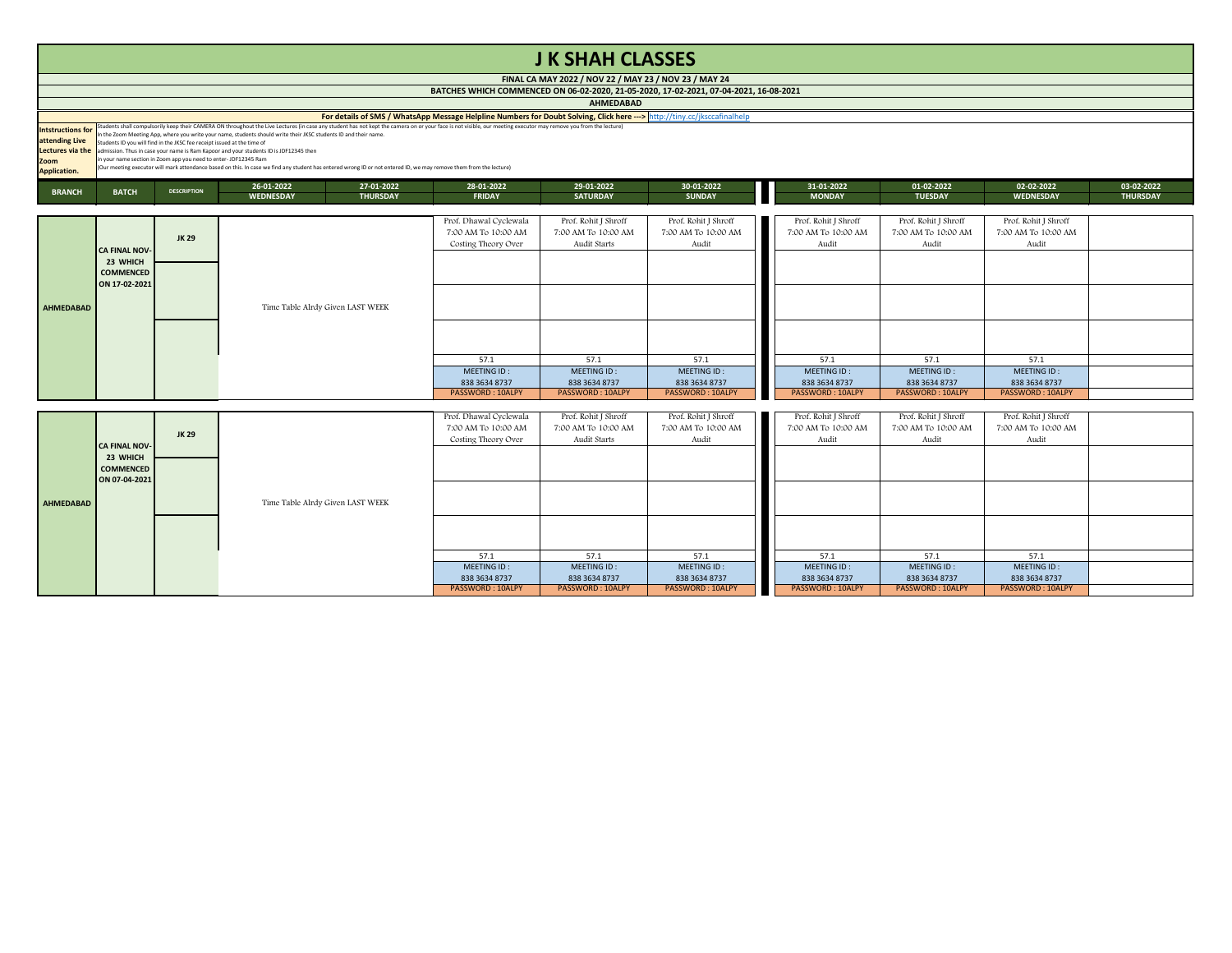|                         |              |                                                                         |                                                                                                                                                                    |                  |                                                                                                                                                                                                                  | FINAL CA MAY 2022 / NOV 22 / MAY 23 / NOV 23                                                            |                 |
|-------------------------|--------------|-------------------------------------------------------------------------|--------------------------------------------------------------------------------------------------------------------------------------------------------------------|------------------|------------------------------------------------------------------------------------------------------------------------------------------------------------------------------------------------------------------|---------------------------------------------------------------------------------------------------------|-----------------|
|                         |              |                                                                         |                                                                                                                                                                    |                  |                                                                                                                                                                                                                  | BATCHES WHICH COMMENCED ON 06-02-2020, 21-05-2020, 17-02-2                                              |                 |
|                         |              |                                                                         |                                                                                                                                                                    |                  |                                                                                                                                                                                                                  | <b>AHMEDABAD</b>                                                                                        |                 |
|                         |              |                                                                         |                                                                                                                                                                    |                  |                                                                                                                                                                                                                  | For details of SMS / WhatsApp Message Helpline Numbers for Doubt Solving, Click here ---> http://tiny.c |                 |
| Intstructions for       |              |                                                                         |                                                                                                                                                                    |                  | Students shall compulsorily keep their CAMERA ON throughout the Live Lectures (in case any student has not kept the camera on or your face is not visible, our meeting executor may remove you from the lecture) |                                                                                                         |                 |
|                         |              |                                                                         | In the Zoom Meeting App, where you write your name, students should write their JKSC students ID and their name.                                                   |                  |                                                                                                                                                                                                                  |                                                                                                         |                 |
| attending Live          |              | Students ID you will find in the JKSC fee receipt issued at the time of |                                                                                                                                                                    |                  |                                                                                                                                                                                                                  |                                                                                                         |                 |
| <b>Lectures via the</b> |              |                                                                         | admission. Thus in case your name is Ram Kapoor and your students ID is JDF12345 then                                                                              |                  |                                                                                                                                                                                                                  |                                                                                                         |                 |
| Zoom                    |              | in your name section in Zoom app you need to enter-JDF12345 Ram         |                                                                                                                                                                    |                  |                                                                                                                                                                                                                  |                                                                                                         |                 |
|                         |              |                                                                         | (Our meeting executor will mark attendance based on this. In case we find any student has entered wrong ID or not entered ID, we may remove them from the lecture) |                  |                                                                                                                                                                                                                  |                                                                                                         |                 |
| <b>Application.</b>     |              |                                                                         |                                                                                                                                                                    |                  |                                                                                                                                                                                                                  |                                                                                                         |                 |
|                         |              |                                                                         | 26-01-2022                                                                                                                                                         | 27-01-2022       | 28-01-2022                                                                                                                                                                                                       | 29-01-2022                                                                                              | 30 <sup>°</sup> |
| <b>BRANCH</b>           | <b>BATCH</b> | <b>DESCRIPTION</b>                                                      | <b>WEDNECDAV</b>                                                                                                                                                   | <b>TULIDEDAV</b> | <b>EDINAV</b>                                                                                                                                                                                                    | CATHODAV                                                                                                |                 |

**BATCHES WHICH COMMENCED ON 06-02-2020, 21-05-2020, 17-02-2021, 07-04-2021, 16-08-2021**

**For details of SMS / WhatsApp Message Helpline Numbers for Doubt Solving, Click here --->** <http://tiny.cc/jksccafinalhelp>

| 26-01-2022                       | 27-01-2022      | 28-01-2022                        | 29-01-2022                        | 30-01-2022                               | 31-01-2022                               | 01-02-2022                                          | 02-02-2022                               | 03-02-2022               |
|----------------------------------|-----------------|-----------------------------------|-----------------------------------|------------------------------------------|------------------------------------------|-----------------------------------------------------|------------------------------------------|--------------------------|
| <b>WEDNESDAY</b>                 | <b>THURSDAY</b> | <b>FRIDAY</b>                     | <b>SATURDAY</b>                   | <b>SUNDAY</b>                            | <b>MONDAY</b>                            | <b>TUESDAY</b>                                      | <b>WEDNESDAY</b>                         | <b>THURSDAY</b>          |
|                                  |                 |                                   |                                   |                                          |                                          |                                                     |                                          |                          |
|                                  |                 | Prof. Dhawal Cyclewala            | Prof. Rohit J Shroff              | Prof. Rohit J Shroff                     | Prof. Rohit J Shroff                     | Prof. Rohit J Shroff                                | Prof. Rohit J Shroff                     |                          |
|                                  |                 | 7:00 AM To 10:00 AM               | 7:00 AM To 10:00 AM               | 7:00 AM To 10:00 AM                      | 7:00 AM To 10:00 AM                      | 7:00 AM To 10:00 AM                                 | 7:00 AM To 10:00 AM                      |                          |
|                                  |                 | Costing Theory Over               | Audit Starts                      | Audit                                    | Audit                                    | Audit                                               | Audit                                    |                          |
|                                  |                 |                                   |                                   |                                          |                                          |                                                     |                                          |                          |
|                                  |                 |                                   |                                   |                                          |                                          |                                                     |                                          |                          |
|                                  |                 |                                   |                                   |                                          |                                          |                                                     |                                          |                          |
|                                  |                 | Evening Kindly watch any          | Evening Kindly watch any          | Evening Kindly watch any                 |                                          | Evening Kindly watch any Evening Kindly watch any   | Evening Kindly watch any                 | Evening Kindly watch any |
|                                  |                 | 3 hrs zoom recorded Live          | 3 hrs zoom recorded Live          | 3 hrs zoom recorded Live                 |                                          | 3 hrs zoom recorded Live   3 hrs zoom recorded Live | 3 hrs zoom recorded Live                 | 3 hrs zoom recorded Live |
|                                  |                 | Other LAW                         | Other LAW                         | Other LAW                                | Other LAW                                | Other LAW                                           | Other LAW                                | Other LAW                |
| Time Table Alrdy Given LAST WEEK |                 |                                   |                                   |                                          |                                          |                                                     |                                          |                          |
|                                  |                 |                                   |                                   |                                          |                                          |                                                     |                                          |                          |
|                                  |                 |                                   |                                   |                                          |                                          |                                                     |                                          |                          |
|                                  |                 |                                   |                                   |                                          |                                          |                                                     |                                          |                          |
|                                  |                 |                                   |                                   |                                          |                                          |                                                     |                                          |                          |
|                                  |                 |                                   |                                   |                                          |                                          |                                                     |                                          |                          |
|                                  |                 | 57.1                              | 57.1                              | 57.1                                     | 57.1                                     | 57.1                                                | 57.1                                     |                          |
|                                  |                 | MEETING ID:                       | MEETING ID:                       | MEETING ID:                              | MEETING ID:                              | MEETING ID:                                         | MEETING ID:                              |                          |
|                                  |                 | 838 3634 8737<br>PASSWORD: 10ALPY | 838 3634 8737<br>PASSWORD: 10ALPY | 838 3634 8737<br><b>PASSWORD: 10ALPY</b> | 838 3634 8737<br><b>PASSWORD: 10ALPY</b> | 838 3634 8737<br><b>PASSWORD: 10ALPY</b>            | 838 3634 8737<br><b>PASSWORD: 10ALPY</b> |                          |
|                                  |                 |                                   |                                   |                                          |                                          |                                                     |                                          |                          |
|                                  |                 | Prof. Dhawal Cyclewala            | Prof. Rohit J Shroff              | Prof. Rohit J Shroff                     | Prof. Rohit J Shroff                     | Prof. Rohit J Shroff                                | Prof. Rohit J Shroff                     |                          |
|                                  |                 | 7:00 AM To 10:00 AM               | 7:00 AM To 10:00 AM               | 7:00 AM To 10:00 AM                      | 7:00 AM To 10:00 AM                      | 7:00 AM To 10:00 AM                                 | 7:00 AM To 10:00 AM                      |                          |
|                                  |                 |                                   | Audit Starts                      | Audit                                    | Audit                                    | Audit                                               | Audit                                    |                          |
|                                  |                 | Costing Theory Over               |                                   |                                          |                                          |                                                     |                                          |                          |
|                                  |                 |                                   |                                   |                                          |                                          |                                                     |                                          |                          |
|                                  |                 |                                   |                                   |                                          |                                          |                                                     |                                          |                          |
|                                  |                 |                                   |                                   |                                          |                                          |                                                     |                                          |                          |
|                                  |                 |                                   |                                   |                                          |                                          |                                                     |                                          |                          |
| Time Table Alrdy Given LAST WEEK |                 |                                   |                                   |                                          |                                          |                                                     |                                          |                          |
|                                  |                 |                                   |                                   |                                          |                                          |                                                     |                                          |                          |
|                                  |                 |                                   |                                   |                                          |                                          |                                                     |                                          |                          |
|                                  |                 |                                   |                                   |                                          |                                          |                                                     |                                          |                          |
|                                  |                 | 57.1                              | 57.1                              | 57.1                                     | 57.1                                     | 57.1                                                | 57.1                                     |                          |
|                                  |                 | MEETING ID:                       | MEETING ID:                       | MEETING ID:                              | MEETING ID:                              | MEETING ID:                                         | MEETING ID:                              |                          |
|                                  |                 | 838 3634 8737                     | 838 3634 8737                     | 838 3634 8737                            | 838 3634 8737                            | 838 3634 8737                                       | 838 3634 8737                            |                          |
|                                  |                 | PASSWORD: 10ALPY                  | PASSWORD: 10ALPY                  | <b>PASSWORD: 10ALPY</b>                  | <b>PASSWORD: 10ALPY</b>                  | <b>PASSWORD: 10ALPY</b>                             | <b>PASSWORD: 10ALPY</b>                  |                          |

| <b>AHMEDABAD</b> | <b>CA FINAL NOV-</b><br>22 WHICH<br><b>COMMENCED</b><br>ON 16-08-2021 | <b>JK30</b> | Time Table Alrdy Given LAST WEEK | Prof. Dhawal Cyclewala<br>7:00 AM To 10:00 AM<br>Costing Theory Over<br>Evening Kindly watch any<br>3 hrs zoom recorded Live<br>Other LAW | Prof. Rohit J Shroff<br>7:00 AM To 10:00 AM<br>Audit Starts<br>Evening Kindly watch any<br>3 hrs zoom recorded Live<br>Other LAW | Prof. Roh<br>7:00 AM To<br>Au<br>Evening Kin<br>3 hrs zoom r<br>Other |
|------------------|-----------------------------------------------------------------------|-------------|----------------------------------|-------------------------------------------------------------------------------------------------------------------------------------------|----------------------------------------------------------------------------------------------------------------------------------|-----------------------------------------------------------------------|
|                  |                                                                       |             |                                  | 57.1<br>MEETING ID:<br>838 3634 8737<br><b>PASSWORD: 10ALPY</b>                                                                           | 57.1<br>MEETING ID:<br>838 3634 8737<br><b>PASSWORD: 10ALPY</b>                                                                  | 57<br><b>MEETI</b><br>838 363<br><b>PASSWOR</b>                       |
| <b>AHMEDABAD</b> | <b>CA FINAL MAY-</b><br>23 WHICH<br><b>COMMENCED</b><br>ON 16-08-2021 | <b>JK30</b> | Time Table Alrdy Given LAST WEEK | Prof. Dhawal Cyclewala<br>7:00 AM To 10:00 AM<br>Costing Theory Over                                                                      | Prof. Rohit J Shroff<br>7:00 AM To 10:00 AM<br>Audit Starts                                                                      | Prof. Roh<br>7:00 AM To<br>Au                                         |

**FIGM 24**